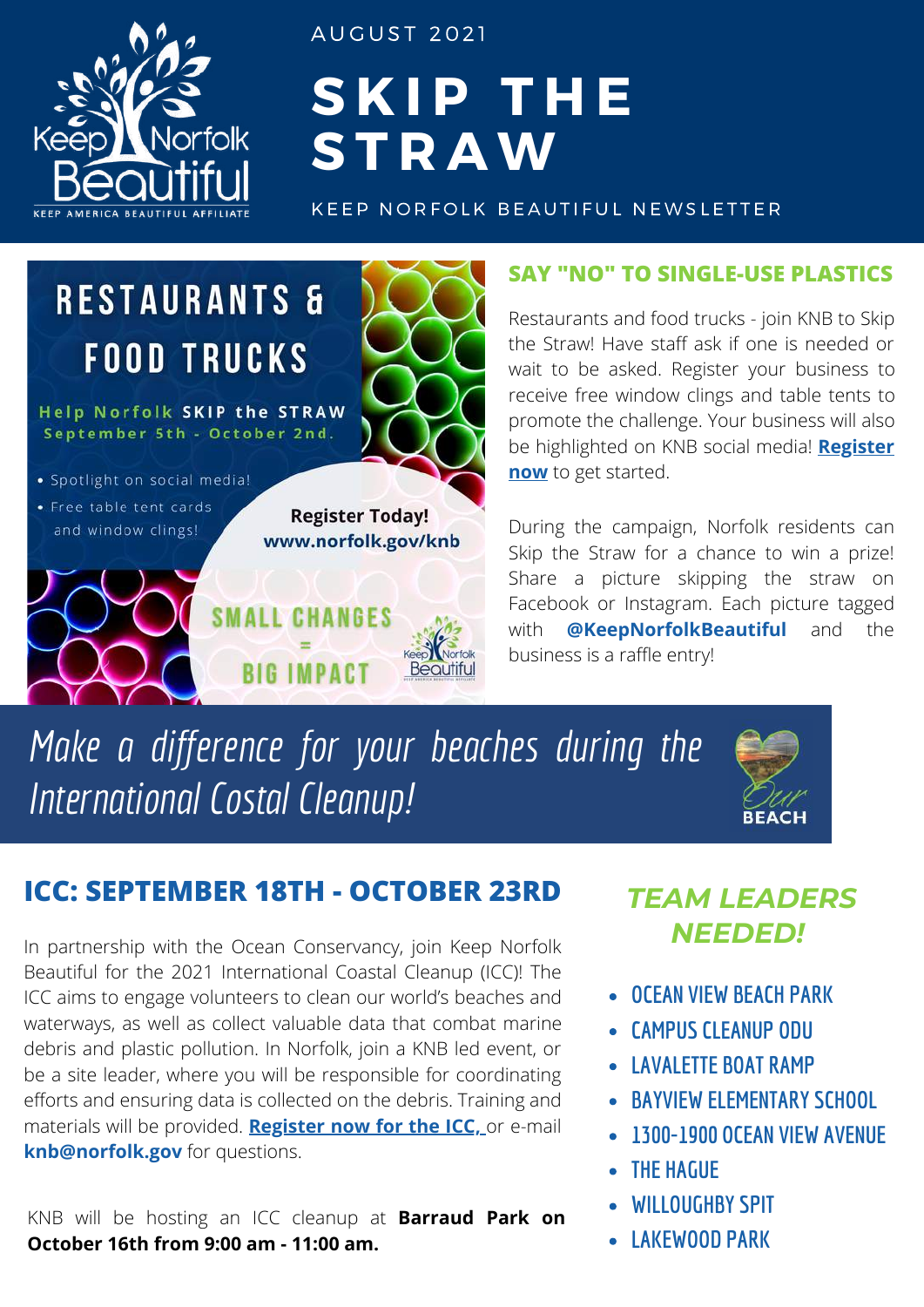#### **MURALS IN DENBY PARK**

**VOLUNTEERS NEEDED** for painting in Denby Park! All ages and skill levels are welcome. Dates include September 22 between 1:00 and 5:00 and September 23 & 24 between 10:00 and 5:00. You can register to volunteer **[here](https://www.signupgenius.com/go/10c094baaab2ea0ff2-volunteer1)**, or e-mail **karen.rudd@norfolk.gov** for questions.





#### **YARD SIGN GIVEAWAY!**

Are you tired of litter in your neighborhood or business? KNB can provide you with free *Litter Free Norfolk* yard signs! Yard sign locations must be approved by KNB and must not be placed in City ROW. All signs must be for private property, at owner's and KNB's approval. To request a yard sign, e-mail **knb@norfolk.gov.** Pick-up is available at the KNB office.



#### **EDUCATION, RECYCLING, AND MORE!**

This summer, KNB has been hard at work with our education and recycling programming! On July 24th, KNB hosted the Special Waste Collection Event for plastic bag and household hazardous waste drop-off in Berkley. Special thanks to our volunteers, in particular **OMEGA PSI PHI Fraternity, Inc.**, and SPSA for supporting the event! Next, KNB joined Camp Einstein and Camp Apasus for educational programming on recycling and plastics. The last two weeks concluded our *Summer Family Fun Days*, ending with a successful Recycle Right life-size board game co-hosted by TFC in Lafayette Park. For a full list of KNB programming, please visit **[www.norfolk.gov/knb](https://www.norfolk.gov/2376/Keep-Norfolk-Beautiful).**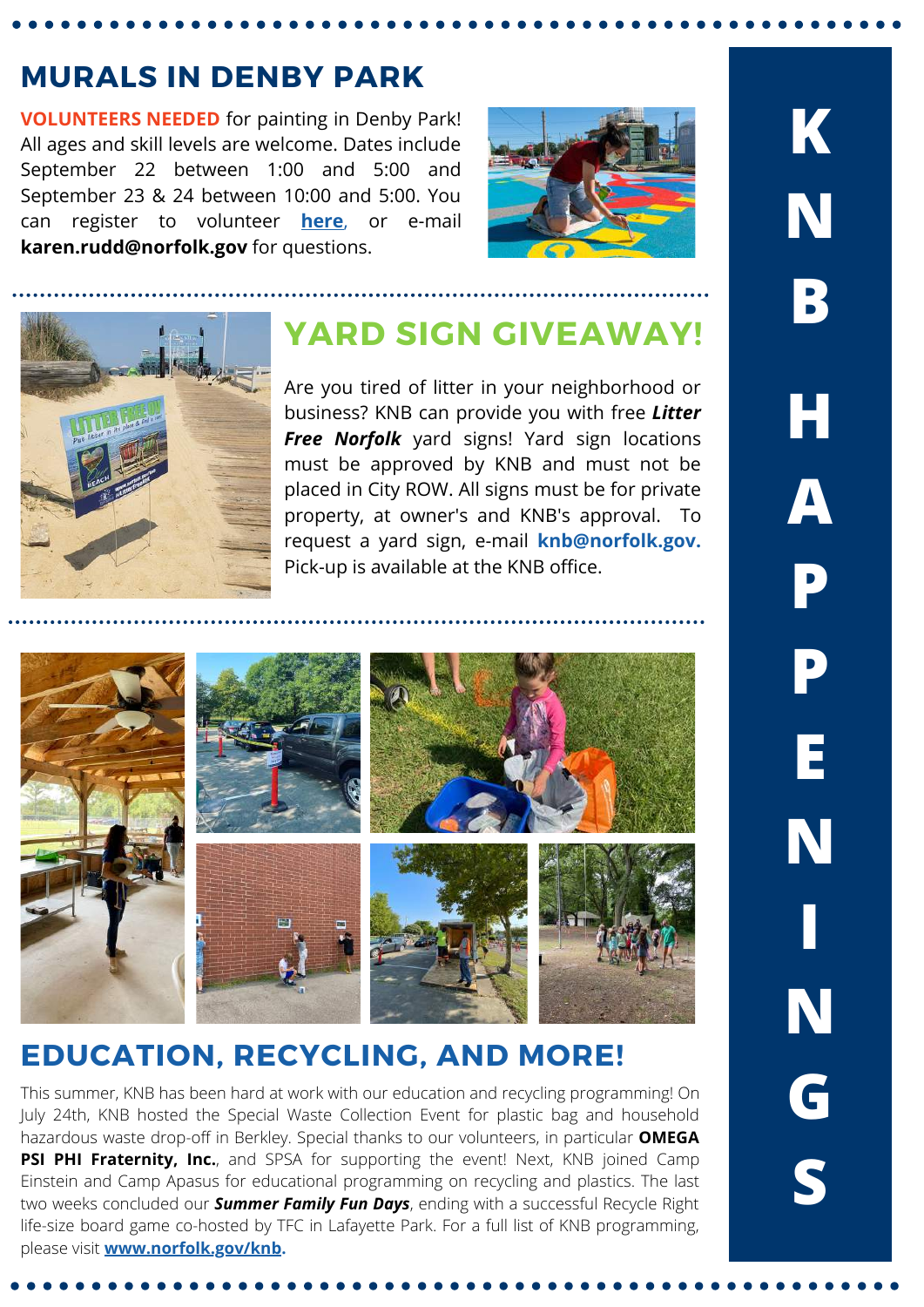## **S T A Y U P - T O - D A T E**



Plan your own cleanup this holiday with KNB's help! E-mail **knb@norfolk.gov** to request a grabber for the weekend and cleanup anywhere you wish. Participants will receive a reusable straw or utensil set upon supply return by tagging Keep Norfolk Beautiful on social media with *#KeepNFKBeautiful & #LoveOurCity #LitterFreeNFK*

### **VOLUNTEER OPPORTUNITIES**

Volunteers are needed the **3rd Saturday of each month** to tend to the Church Street Community Garden - all ages and abilities welcome! Please contact **knb@norfolk.gov** to volunteer.



**To volunteer, request a workshop, speaker or a Green Bucket litter kit, e-mail knb@norfolk.gov or call 757-441-1347.**

**Please call or e-mail in advance. Visit our [website](https://www.norfolk.gov/2376/Keep-Norfolk-Beautiful) for details on how you can help Keep Norfolk Beautiful.**

### **HELP NEEDED!**

KNB is collecting plastic bottles (must be clear and translucent colors) and straws. If you would like to drop-off bottles or straws, please contact **morgan.deweese@norfolk.gov** or call 757-441-1347.







For more trash tips, visit norfolk.gov/trash or email knb@norfolk.gov